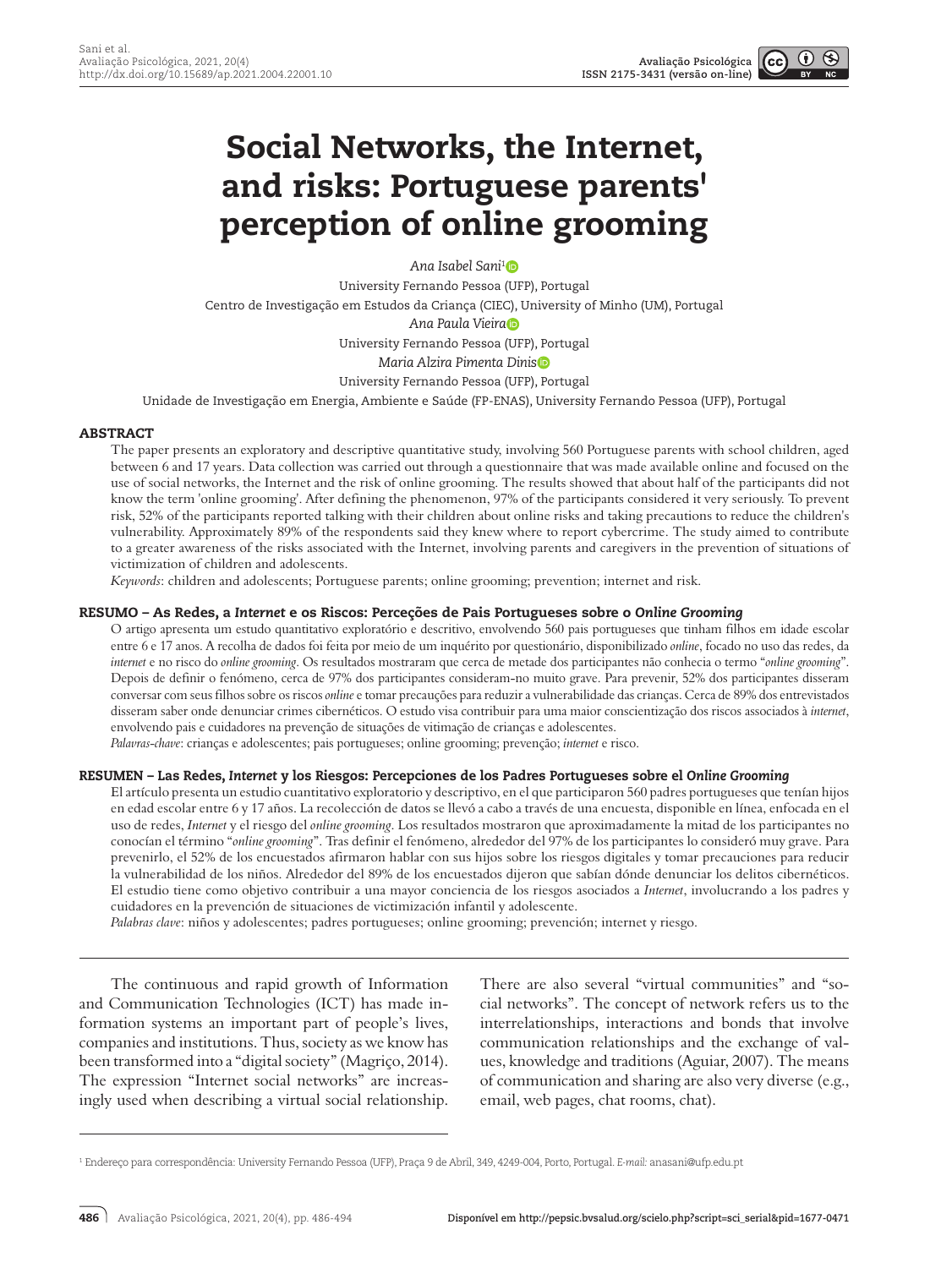ICT is increasingly integrated into people daily lives and that is why it is common to see children and young people growing up in an environment surrounded by computers, mobile phones, tablets, handling them skilfully. Associated with Internet growth, ICT culminated in a new reality, causing positive changes in education, in the transmission of information and knowledge and in friendships. The Internet caused a revolution in the world, opened doors to knowledge, interaction and learning, but also to crime (Ainsaar & Loof, 2012).

Despite connecting people and transmitting knowledge, Internet also brings with it some risks, such as crime and digital criminals (Martins et al., 2009; Ponte, & Batista, 2019). Many Internet users are children and young people, who, being self-taught, learn to explore the virtual world, sometimes without knowledge, maturity or awareness of the risks of such exploitation, and without parents being able to supervise at all times, which makes them vulnerable or exposed to a diversity of hazards practiced through ICT (Magriço, 2014). In addition to the parents' lack of availability, a possible lesser knowledge of them about the use of ICT (Duarte et al., 2013) and the multiplicity of online risk, must also be considered.

The European network EU Kids Online has been studying children's online opportunities, risks and safety. The results for Portugal (cf. Ponte, & Batista, 2019) showed that more than two thirds of Portuguese children and young people showed confidence in dealing with such risks, stating that they know how to react to behaviours that they do not like on the Internet (e.g., blocking contact on the social network, ignoring the problem, changing privacy settings, blocking a person). The same report also states that Portuguese children and young people are the ones who associate less risky situations with the resulting damage, when compared to the countries in the previous study.

According Moraes and Aguado (2014) most parents have the skills to work with the Internet and, therefore, it becomes easier to control the activities that their children develop while online. When children use the Internet in a common space, such as in the living room, parents are able to better understand what kind of sites they visit, or if they minimize a window with someone approaching, indicating that they were possibly browsing a site prohibited by parents or, for example, were talking to someone unknown and, in these situations, parental supervision guarantees greater protection (Duarte et al., 2013; Moraes, & Aguado, 2014).

Talking to strangers or people who met online means talking about "virtual friendships", the first hypothesis being the one that most generates concern in parents (Desiderá, & von Zuben, 2014; Ponte, & Batista, 2019), who transport to the virtual world the same fears existing in the physical world. The study by Desiderá and von Zuben (2014) revealed that about 23% of children, aged 11 to 16, had contacted someone they did not know personally. Within that percentage, about 23% stated that they had encountered someone they had initially met from the Internet. In contrast, within the parent group, only 1% stated that they knew that their children would encounter someone they had met online. According to Shannon (2008), although this transition from the online to the offline world may not be frequent, the truth is that this transfer exists and the severity of many attempts at online sexual offenses that are committed against children should not be trivialized.

Internet is not restricted only to the virtual world, in the sense that the data and information that is shared there are real and can be used, sometimes in a totally opposite way to what was disclosed, thus favouring a risky situation. This disclosure can lead to several consequences, such as damage to the image, reputation, psychological problems and damage to the level of physical integrity since some shared information gives indications related to geographical location, habits and activities (Desiderá, & von Zuben, 2014).

One of the phenomena of victimization using ICT resources is known as online grooming. Grooming is a premeditated behaviour with the objective of ensuring the trust and cooperation of children or young people so that, later, the offender can develop sexual conduct with them, without the situation being revealed to parents, caregivers and professionals (Choo, 2009; Williams, & Hudson, 2013). The process usually begins when the offender chooses a geographic area or location to entice children and young people, to later engage in online conversations that arouse their interest. As soon as gaining the victim's trust, the offender tries to desensitize him/her from sexual conduct and, later, rehearses conversations about them in the relationship he/she has with the victim (Choo, 2009).

Children and youth have little knowledge of online risks, and when they are presented with the definition of grooming, children and young people do not understand it, and the idea they have about sexual offenders does not coincide with reality, with the need to alert parents to prevent this phenomenon (Davidson et al., 2011; Webster et al., 2012; Wood, & Wheatcroft, 2020). There are few studies that evaluate social perceptions about this phenomenon and those that are known (e.g., Davidson, 2008; Kitzinger, 2004; Williams, & Hudson, 2013) do not necessarily focus on parents' perception. According to Williams and Hudson (2013), studies that focus in particular on public perceptions of sexual offenses, in addition to revealing contradictory data, show that the public tends to have inaccurate, stereotyped and distorted perceptions of sexual offenders and sexual offenses themselves, similar to those shown in the media (e.g., that these crimes are mostly committed by strangers, and thus will not be serious crimes). Knowledge about the phenomenon also allows for more and better responses with regard to specific interventions with victims and aggressors (Manita, 2020). In addition, no study was identified in Portugal that primarily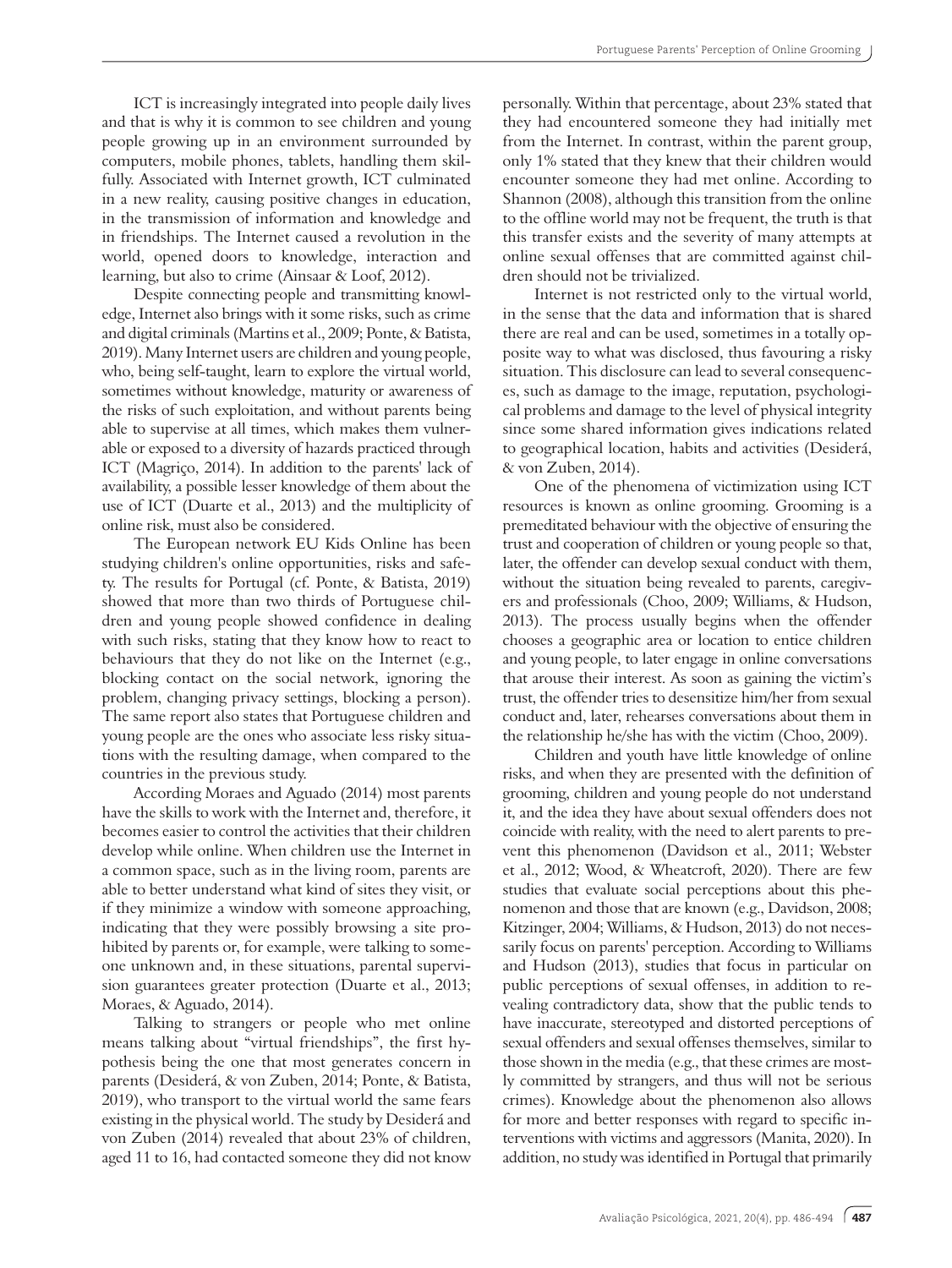focused on the perception of risk built by parents, with underage children, in view of the risk of sexual grooming. The perception of school-age children is not completely unknown (cf. Branca et al., 2016), and including this population also raises dilemmas and setbacks (Martins, & Sani, 2020) to action-research purposes in this study. Accordingly, with the purpose of understanding the parents' perception of the risks of the Internet regarding online grooming, the following research question was raised: *What is the knowledge and representations that parents have about the phenomenon of children's and young people grooming through the Internet (online grooming)*?

This study aimed to contribute to a greater knowledge in Portugal on the topic of online grooming being able to assist in the individual and social prevention of this increasing phenomenon. This purpose is also justified based on the need to collect information for the specific assessment of the risk of the online grooming, allowing to discuss the interface of psychological assessment with school psychology and psychology of justice complementary areas. In line with this, a quantitative study was developed, of an exploratory and descriptive character, whose general objective was to understand the perception of parents and caregivers regarding the online grooming process. In specific terms, it was intended to understand if the parents knew how to prevent this process of enticement of children and young people and if, in situations in which their children were involved, parents would know how to identify that process to later report to the authorities. Thus, the specific objectives of the study

were to: (a) Understand what parents know about online grooming; (b) Estimate the predominance of references made by children and young people to parents regarding "virtual friends"; (c) Access parents' knowledge regarding the reporting of cybercrime; (d) Make parents aware of the process of grooming children and young people over the Internet; (e) Provide clues to prevent and combat the phenomenon of online grooming.

## Materials and Methods

#### Participants

The sample of this study consisted of 560 Portuguese parents of children and young people, aged 6 to 17 years old. As an inclusion criterion, it was important that, in addition to the participants being parents, that children would be under 18 and that parents had some ICT literacy.

The sociodemographic analysis of the participants (cf. Table 1) revealed that the majority were female (79.6%), belonged to an age group between 41 to 50 years old (53.3%), with an average age of 42 years (*SD*=6.6). Most of the participants lived in unmarried unions or were married (80.2%) and had a bachelor's degree (57%).

This sample covered all districts of mainland Portugal and islands, with the capital (Lisbon) standing out as the residence of the majority of participants (22.5%), followed by Aveiro (central region of the country) with 21.6% of people residing there, and from Porto (northern region of the country) with a total of 11.8% surveyed individuals.

*Sociodemographic Characterization of the Sample (N=560)*

| Category       | Subcategory                                                          | n              | $\%$   |
|----------------|----------------------------------------------------------------------|----------------|--------|
| Gender         | Male                                                                 | 114            | 20.4   |
|                | Female                                                               | 446            | 79.6   |
| Age Groups     | $20 - 30$                                                            | 13             | 2.1    |
|                | $31 - 40$                                                            | 212            | 35.0   |
|                | $41 - 50$                                                            | 323            | 53.3   |
|                | $51 - 60$                                                            | 52             | 8.6    |
|                | 61-70                                                                | 6              | 1.0    |
| Marital status | Single                                                               | 30             | 5.4    |
|                | Married/unmarried union                                              | 449            | 80.2   |
|                | Divorced/separated                                                   | 74             | 13.2   |
|                | Widow/widower                                                        | 7              | 1.3    |
| Education      | 1 <sup>st</sup> Cycle (between 1 <sup>st</sup> and 4 <sup>th</sup> ) | $\overline{2}$ | $.4\,$ |
|                | 2 <sup>nd</sup> Cycle (between 5 <sup>th</sup> and 6 <sup>th</sup> ) | 9              | 1.6    |
|                | 3rd Cycle (between 7th and 9th)                                      | 27             | 4.8    |
|                | Secondary (between 10th and 12th)                                    | 119            | 21.3   |
|                | University degree                                                    | 319            | 57.0   |
|                | Master's degree (or equivalent)                                      | 71             | 12.7   |
|                | PhD                                                                  | 13             | 2.3    |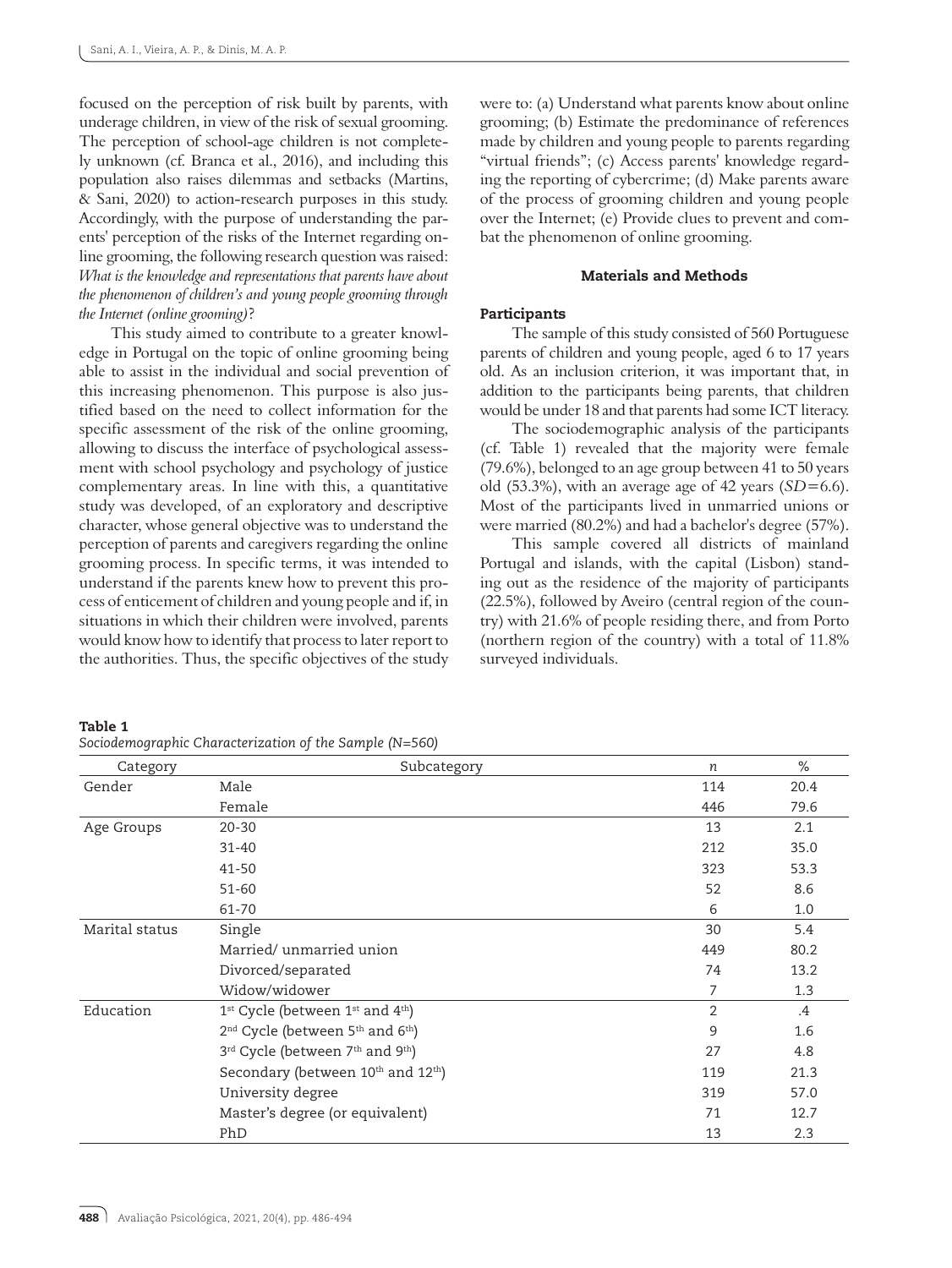#### **Instruments**

The survey method through an available online questionnaire, was used in this study. This instrument was partially composed of a survey of sociodemographic data and also by 16 questions with multiple answer options (most, but not all, mutually exclusive), aiming to assess the parents' perception about the safety of children under 18 when using the Internet. Among these, namely the last six issues, were directly related to online grooming, the reporting of online crimes, and the alert for the prevention of the phenomenon. The questionnaire was built from the ground up for this exploratory study, from which a scale will be developed.

#### Procedure

The questionnaire was applied online to parents of children and young people under the form of a survey. In parallel with the submission of the protocol to the University's Ethics Committee, under whose responsibility the study was carried out, and made available via the Internet through Google Docs, ensuring the anonymity of the participants. Each participant accessed the study link by previously filling out an informed consent and only after acknowledgement of understanding and accepting was it possible to participate in the study.

Data collection took place between January and April 2017. Answers were later extracted to Excel grid, to be statistically analysed with the *Statistical Package for Social Sciences* (SPSS), version 25. As this is an exploratory study, univariate descriptive statistics analysis was carried out for all variables.

### Results

Thirty-nine-point three percent of the parents participating in this study considered to have less Internet skills compared to their children, while 12.5% thought they were totally less skilled on the Internet. Of the 560 study participants, 36 subjects (6.4%) did not respond, and all the others considered having knowledge of the Internet above that of their children (23.0%) or even considerable higher (18.8%).

Nine hundred and nineteen responses answering to the type of activities related to the use of the Internet that parents would develop with their children, among the options available, were given. Of the 560 participants, 19 subjects (6.5%) indicated exclusively (e.g., without another simultaneous appointment) the option "I have not carried out activities related to the use of the Internet". The remaining participants indicated several options and the activities most exercised by parents were "Chatting about risky situations whenever news appears in newspapers or TV" reported by 36.0% of the participants, as well as "Creating rules and limits on Internet use" selected by 36.1% of the sample. In addition to these activities,

21.3% of parents also considered "Doing the monitoring of browsing history and content filters".

Participants were asked about the frequency reported by their children in social networks. About 49.6% of the participants stated that their children "always report a case/event". Approximately 16.1% of the participants stated that their children turned to their parents only when they needed help and 16.6% stated that their children only comment on something when asked. Finally, 17.7% of participants said that their children never make any reference to events related to the Internet.

In relation to the possible behaviour of the children to minimize the windows of the computer with the approach of the parents, the majority (65.0%) of the participants reported "I am always attentive and never noticed this detail". Of the total number of participants, 24.3% stated that "I am always attentive and have already noticed this detail", with a very low percentage of parents (5.9%) who said that "I never paid attention to this detail". It should also be noted that 4.8% of parents stated that they have already realized this situation and, subsequently, a problematic situation was detected.

Fifteen-point five percent of the parents stated that they never spoke to their children about virtual friendships, 4.6% of the participants mentioned only that they spoke about the topic once and 37.1% sporadically spoke to their children. Most parents (42.7%) reported to often talk with their children about friendships made over the Internet.

Parents were also questioned about the frequency with which children referred to "virtual friends", alerting them in some way to this issue that often goes unnoticed. The majority of participants (75.0%) stated that their children never made any reference to a virtual friend, in contrast to 4.6% of the participants, reporting that their children have many virtual friends. The remaining respondents (20.4%) indicated that their children will have referred to "virtual friends" once or more than 2 times.

Regarding the feeling of insecurity about Internet use, 22.9% of parents said they felt safe and 40.2% reported they felt this security most of the time when their children access the Internet. Of the parents expressing a greater perception of insecurity, 12.5% reported that they do not use specific forms of protection, while 24.5% of these parents reported seeking to find specific protection strategies.

Asked about the greatest fears that parents would have regarding the use of the Internet by their children, given the four response options, these are not exclusive, and 1127 responses were thus obtained. The majority of participants (35.5%) stated that the main fear was that their children would meet people online and, later, try to establish personal contact without the accompaniment of an adult. The other situations were also object of concern, with 21.4% of parents being afraid that their children would find content on the Internet that would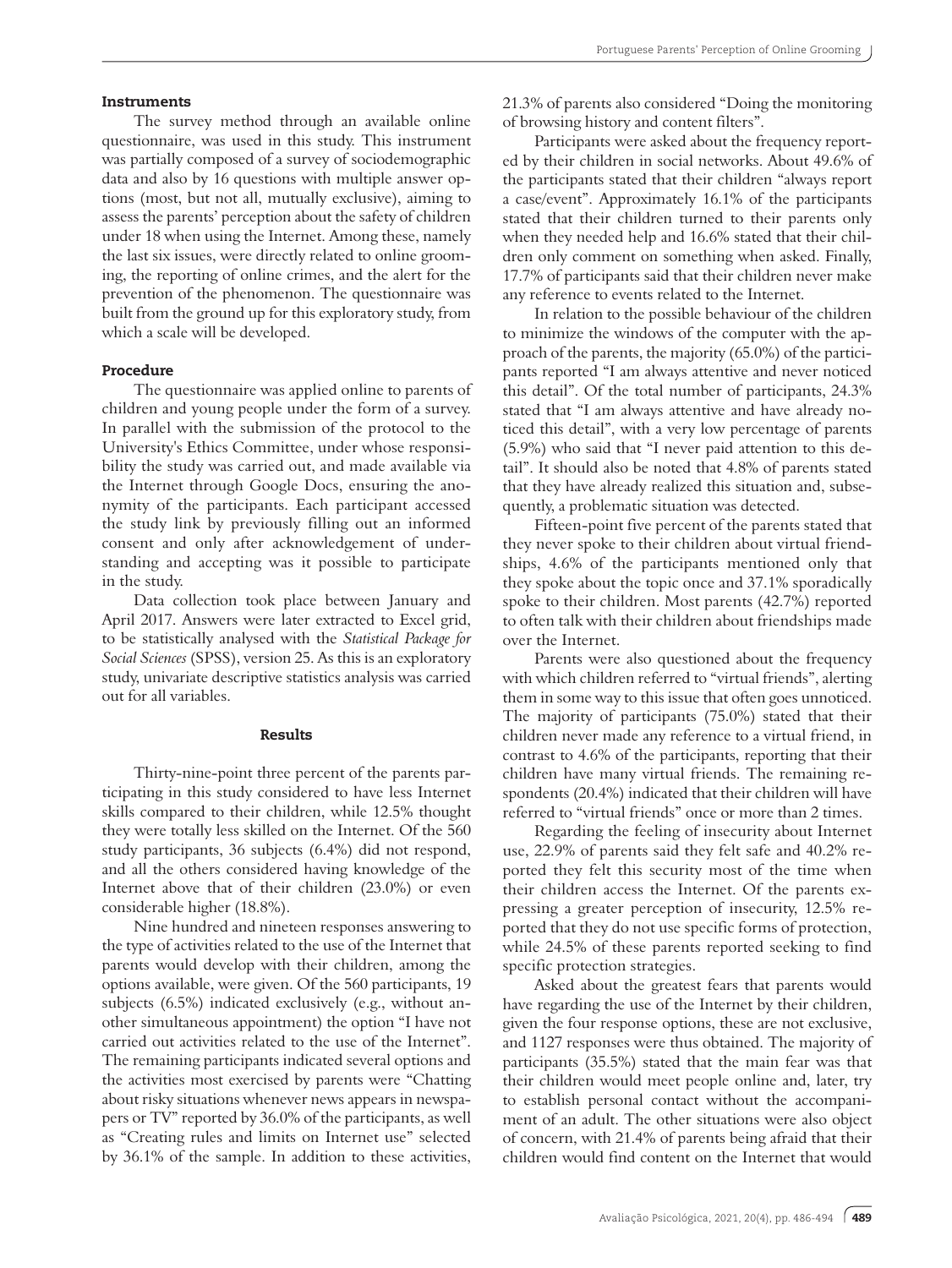support violence, 22.4% reporting that their children would suffer some kind of humiliation, defamation or intimidation online and 20.8% stating that their children would encounter pornographic content.

As for topics considered priority for discussion with the children, 56.1% referred to "Meeting people on the Internet and wanting to meet them in the real world without being accompanied by an adult" and 33% mentioned "Sharing personal files (e.g., photos, home address)". The items "Downloading unknown files" (4.8%) and "Using the webcam" (6.1%) were less reported by respondents.

In relation to the monitoring on Internet use given to children, 57.9% of the participants stated to partially follow, with specific limits, 30.7% of the parents reported controlling the browsing history of the computers, and a lower percentage of parents (8.9%) stated that their children are free to use the Internet without supervision, while only 2.5% of the parents say they do not follow, but use filters to control the accessed content.

Regarding the term 'online grooming', 48% of the participants stated that they had never heard of such phenomenon, unlike the other respondents, for whom it was not totally unknown, although some might not be sure what it was (10.5%), others admitted having a vague idea (26.3%) or know what grooming is and even try to know more about the theme (15.2%).

After mention that grooming is an online process practiced by adults for children or young people, parents were asked about the severity they would attribute to it. A significant percentage of parents (97.0%) consider this to be a very serious type of crime, while 2% rate it as serious. Only 1% of respondents disregarded the phenomenon as "nothing" or "not serious".

Near the end of the survey, the following information about online grooming was presented («Harassment or online grooming is operated by an adult with an implicit sexual purpose [e.g., conversations, photographs] or explicit [e.g., meeting]»), so to that everyone had the same general knowledge about the phenomenon. Participants were then questioned whether they had heard of this process and 42.7% of parents said they had heard of it and taken precautions. Despite having heard of this type of crime, approximately 29.0% of respondents did not seek to know more about the topic. About 1.4% recognized having knowledge of this reality because they had already experienced an identical situation in the family. As for the remaining participants (26.8%), they had never heard of online grooming until participating in this study.

When asked if they had ever talked to their children about exposure to intimacy and the possible risks of exposure online, most respondents (40.5%) stated that they had already had this conversation, and even explained what was appropriate according to the age of the children under 18. Still, 37.3% of parents said

they felt the need to reinforce this information. A smaller percentage (17.7%) of participants pointed out that their children were too young to be alerted to these aspects and a small percentage of parents (4.5%) think that they should learn this type of information from teachers.

About 89.1% of the participants stated that the reporting of a crime committed over the Internet should be done with a criminal police body. However, 4.1% of the parents said they did not know which entity to contact, 6.4% said they would look on the Internet to report this crime and 0.4% suggested the complaint on the website itself.

About 52.0% of the participants agree that the involvement of parents, alerting and talking to their children about topics such as grooming, works as a way of preventing this type of crime. Approximately 40% of the sample has already taken precautions regarding the phenomenon. A low percentage of parents feel that there are no risks for their children (1.4%) and therefore do not agree that parental involvement is necessary for effective prevention. Only 5.7% of the participants had never thought that involvement with their children could work as a way of preventing online grooming.

# Discussion

The risks caused by the use of ICT are a wellreported reality (Ponte, & Batista, 2019), with children and adolescents being a privileged target. The low awareness of risk by young people (Wood, & Wheatcroft, 2020), associated with limited parental supervision, reinforced by self-perceived low digital literacy by parents, when compared to their children, constitutes a vulnerability factor. In this study, despite the fact that most of the participants had the licentiate academic degree, 51.8% of the sample revealed to have less Internet use skills, when compared to their children, a condition in line with what is found in other studies (e.g., Duarte et al., 2013). This result highlights the need for families to assess factors that may expose children, young people and their families to some of the risks of ICT use, including the online grooming of minors. It is necessary for parents to become proactive in discovering Internet browsing features, as they may be more sensitive to possible online risks (Davidson et al., 2011; Webster et al., 2012). With this sample having a medium-high skill level, it will be expected that, due to the need for professional training and experience, the participants may be opened to improvement at the ICT level. The participation in this study also intended, although indirectly, to awaken a more proactive stance in this sense, which also entices children to turn to parents when necessary (Ponte, & Batista, 2019). In addition, all the information collected by this study and intended to respond to the specifically defined objectives, may also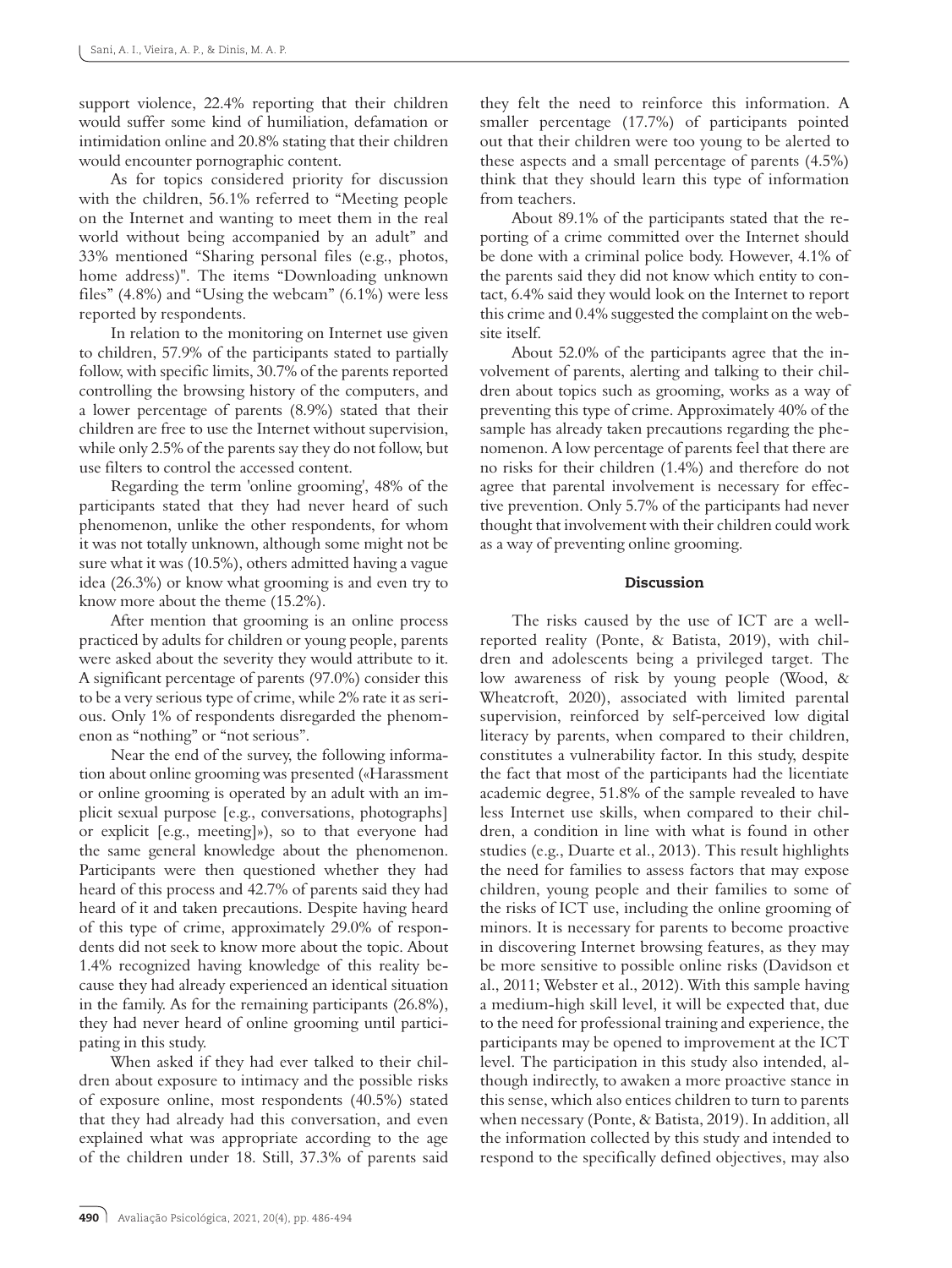serve the purpose of materializing an instrument for risk assessment and management in what relates online grooming.

The total absence of activities with children related to the use of the Internet does not constitute the typical behaviour observed in this sample. Several attitudes revealing awareness towards Internet access were taken by the participants, namely the creation of rules and limits regarding the use of the Internet, as well as the conversation about risky situations made publicly disclosed. Both behaviours are particularly important in the prevention of online grooming criminal phenomena, which can be all the more effective as supervision and control are combined with monitoring and debating risk situations. As mentioned by Duarte et al. (2013), activities related to the Internet, such as discussing about risks and opportunities, should be developed within the family, allowing parents to play a mediating role in order to generate a positive impact when it comes to safe navigation.

The results showed that there is communication between parents and children with respect to social networks, with a very low percentage of respondents whose children never made any comment about Internet browsing. The vast majority of children usually talk to parents about events related to social networks, either when they are questioned or on their own initiative. It is possible to realize that children and young people report events related to the use of the Internet to parents, making their monitoring more effective. The relational proximity between parents and children is perhaps one of the most important protective factors here, capable of enabling, among others, conversation about aspects of children's daily lives, whether in the online or offline world (Ainsaar, & Lööf, 2012).

The surveyed parents reported being attentive to behaviours that could indicate a need for children to hide something they might be doing when they were at the computer. The majority of the sample revealed that they had not observed this behaviour, expressing their vigilance. The need to conceal behaviours may indicate some type of risk (e.g., access to a website that is prohibited by parents, conversation with someone who is not authorized), so parental vigilance is crucial for any need to ensure the protection of children (Moraes, & Aguado, 2014).

The literature shows that a large number of children have friends that they only know from the virtual world, and most of the participants in this sample mentioned that they never talk to their children about "virtual friendships", a delicate topic that should always be accompanied by adults (Desiderá, & von Zuben, 2014). It was found from the study that what predominates is the feeling of security regarding the use of the Internet by the children, and when parents fear something, they adopt protection strategies. Parents should seek the necessary information to protect their children

so that they can use the Internet with greater security and quality, as highlighted by Ponte and Simões (2012) in their study.

Almost 60% of the participants periodically monitor their children's activities on the Internet and yet, they place specific limits on their use. The control of navigation history is also referred to as an adopted strategy, which reveals that there is supervision. In general, this gives security and support to children and young people. As growing up, that need decreases (Ponte, & Simões, 2012). According to Simões et al. (2014) parenting practices relating Internet use have been increasing in Portugal since 2010. A significant number of conversations about the activities that children develop on the Internet, involving physical monitoring and control (e.g., sitting next to their children), have been reported, even in the case of teenagers.

Most of the participants stated that their main fear was of their children "Meeting people on the Internet and wanting to meet them in the real world without being accompanied by an adult", a result corroborated in other studies, such as the one by Ponte and Batista (2019). Studies show that that the transfer of online to offline contact has one of the lowest rates recorded across all Europe and when happing, it does not necessarily tend to be the phenomenon of online grooming (Simões et al., 2014). Although Portugal has low values when it comes to "virtual friends" meetings, every day the rest of Europe registers another case of a young person/child who disappeared from home to meet someone they met online (Simões et al., 2014).

Addressing online grooming, this study allowed to conclude that just over a quarter of the sample did not know about this phenomenon, perhaps due to the reduced sharing of information on the topic, a situation that should be addressed in order to guarantee the safety of young people when using the Internet (Branca et al., 2016). Thus, within the scope of this study, once obtained the information about online grooming, the way it is processed and the perception of the severity of the phenomenon, the participants were stimulated to search for additional information. Initiated through informal control networks, such as family and friends, prevention is absolutely essential. These support networks may sensitize children and young people to particular care in sharing information, defining profiles, exposing personal data (name, address, phone, photos) and other aspects that place young people at risk of victimization (Marques, 2012; Nejm, 2012).

In view of the possibility of confronting a situation of risk, 89.0% of the participants would contact criminal police bodies. However, some parents revealed that they do not know how to proceed or assume to use an ineffective strategy to control the situation, such as denouncing on the website itself. Since many children and young people are Internet users, it is highly convenient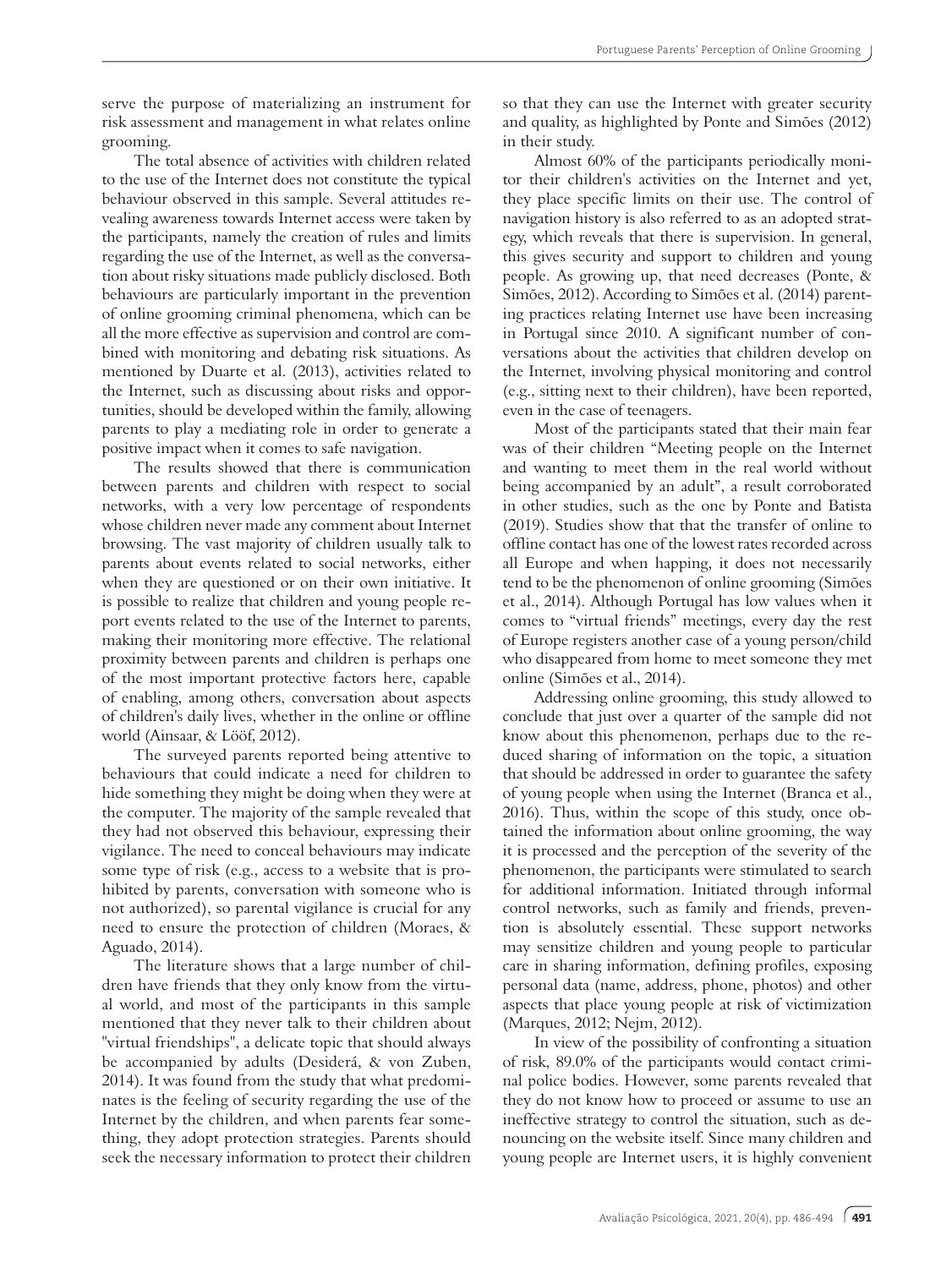for parents to know how to report a crime in the virtual world (Ponte, & Simões, 2012). Even so, Duarte et al. (2013) states that many parents and guardians do not know how to report these crimes. Children, depending on their age, personality characteristics and interpersonal relationships, also do not know how to react if they are approached, hence the likely resource to parents to file a complaint (Moraes, & Aguado, 2014).

Not all situations of online victimization are of equal severity, but in cases of online grooming, when all conditions are met, i.e., the reason, the opportunity and the lack of parental control, the probability of the crime occurring is greater. Thus, the last question was focused in prevention, with the results pointing out that the participants consider this one of the strategies to better combat the phenomenon. Some of the prevention strategies could involve parental involvement, open communication with children, monitoring their online behaviour or even alerting their children to possible risks. It is essential for the prevention and protection of children that parents are informed and attentive, as highlighted by Montano and Simões (2012). Training actions to combat cyber-crime should also be promoted, aimed at professionals and the general community.

## Conclusions

Empirical studies assessing characteristics associated with the risk of online grooming of children and adolescents are emerging worldwide, but they are scarce in Portugal and Brazil. The lack of any instrument or technique for assessing the risks associated with ICT involving children, adolescents and their caregivers, either by self-report or hetero-report, reinforces our understanding about the importance of studies aimed at risk assessment of online grooming. ICT, the Internet and social networks are part of the daily lives of children and young people, offering them opportunities and benefits from modern societies, but also exposing them to risks that should be considered and analysed to prevent certain situations, particularly in online context.

A structured assessment, e.g., involving scales, checklists, inventories or questionnaires, although not entirely without individualized clinical judgment, can assist in the assessment of the main risk factors involved in online grooming. The materialization of instruments and techniques may not only support the development of empirical studies with children or adolescents and their families, but may in itself contribute to improving the self-perceived knowledge about this phenomenon and the adoption of individual strategies for minimizing the risks involved in ICT use. Thus, it is essential that the research is oriented towards the development of assessment measures that can favour a self-oriented intervention. In this case, particularly when involving younger populations, education and training of parents and professionals who work with children and youth are considered to be essential for the detection of risk factors, as well as for the mobilization of protective factors that enhance the prevention of phenomena such as online grooming.

Some of the items to be considered in the composition of the instruments may allow the assessment of factors such as age, time of ICT use, frequency of use, place of use and mediation of parents associated with the use of the Internet, elements that must be considered as favouring a safe and positive Internet use. If monitoring and learning appropriate behaviours start early, alongside with ICT use, the use of Internet and social networks, also starting at early age, then the risks of attracting minors online, are likely to be minimized. When reinforced by the monitoring of parents, children and young people can more safely enjoy the opportunities that the ICT use and Internet offer, and this process is all the more effective if those who monitor, teach or control, are able to do it with adjusted thought, knowledge and practice, contributing to promote a positive Internet browsing.

There is knowledge on the part of parents and children through the Internet online grooming. In some cases, this knowledge may not result from more theoretical training or research on the subject, but comes from everyday experience and personal sensitivity. The concept could not be known, the process lacked more information, but the knowledge of the existence of this risk, existed. The information, including the one given by this study, also made it possible to raise awareness, inform and mobilize the participants for the identification and preventive action on certain phenomena of distinct risk.

"Virtual friends" exist. Although parents talk about the subject and sometimes ask about them, the most prevalent in the study was the non-reference to these friendships by their children. Communicating is crucial and helps to prevent, along with the attention that can be paid to interactions on social networks, the profiles of children and young people on the Internet, the amount of time children use to browse and the behaviours they have when they are online. All this must be considered with sensitivity and common sense, so that the control and supervision of the children cannot be transformed in an invasion of their privacy.

The present study had a good adherence in terms of participants, but it cannot be said that it covers the majority of the population under 18. It is an exploratory study, centred on the perception of parents or equivalent parental figure, not including a differential analysis based on variables such as age of children, contexts of contact with the Internet, social interactions of young people or other variables that future projects may consider when carrying out empirical studies on the topic. The participation was supported by relevant entities for the prevention of child and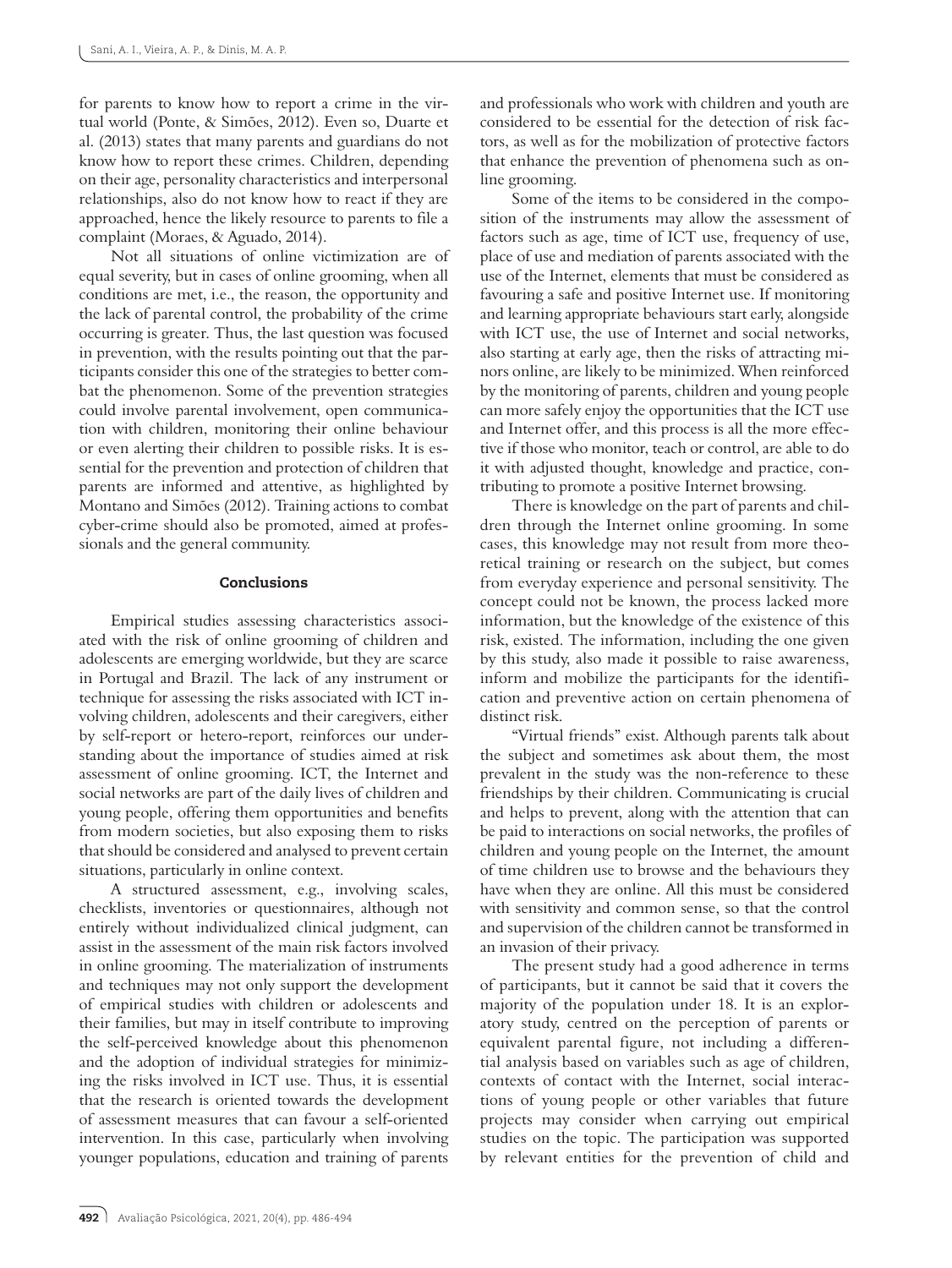youth victimization situations, through the Internet and the general objective of alerting the participants to the risks of using the Internet by children under 18 and the emergence of criminal phenomena has been fully accomplished.

#### Acknowledgments

To all those involved in this project, those who participated and/or disseminated this study, namely the National Commission for Children and Young People, the Safe Internet Centre, the National Commission for the Promotion of the Rights and Protection of Children and Young People, all the Parents' Associations, the Committees for the Protection of Children and Youth from all over the country, the National Federation of National Solidarity Cooperatives [FENACERCI], the ESCOLHAS Programme of High Commission for Migration and the Association of parents and friends of children with cancer (ACREDITAR).

## Financing

This work was partially financially supported by Portuguese national funds through the Foundation for Science and Technology (FCT) within the framework of the Research Centre for Child Studies of the

University of Minho (CIEC) project under the reference UIDB/00317/2020.

# Author contributions

We declare that all authors participated in the preparation of the manuscript. Specifically, the authors Ana Isabel Sani and Ana Paula Vieira participated in the initial writing of the study - conceptualization, investigation, visualization, the authors Ana Isabel Sani and Ana Paula Vieira participated in the data analysis, and the authors Ana Isabel Sani and Maria Alzira Pimenta Dinis participated in the final writing of the work - revision and editing.

# Availability of data and materials

All data and syntax generated and analysed during this research will be treated with complete confidentiality due to the requirements of the Ethics Committee for Research in Human Beings. However, the dataset and syntax that support the conclusions of this article are available upon reasonable request to the main author of the study.

# Conflict of interests

The authors declare that there are no conflicts of interest.

#### References

- Aguiar, S. (2007). Redes sociais na internet: desafios à pesquisa [Social networks on the internet: research challenges]. *Intercom Sociedade Brasileira de Estudos Interdisciplinares da Comunicação.* http://www.intercom.org.br/papers/nacionais/2008/resumos/r3-1977-1.pdf
- Ainsaar, M., & Lööf, L. (2012). Online behaviour related to child sexual abuse. Literature report. ROBERT, Risktaking online behaviour, empowerment through research and training. *European Union & Council of the Baltic Sea States.* http://www.childrenatrisk.eu/robert/ public/Online\_behaviour\_related\_to\_sexual\_abuse.pdf
- Branca, C. M. C., Grangeia, H., & Cruz, O. (2016). Grooming online em Portugal: Um estudo exploratório [Online grooming in Portugal: An exploratory study]. *Análise Psicológica, 34*(3), 249-263. https://doi.org/10.14417/ap.978
- Choo, K. K. R. (2009). *Online child grooming: a literature review on the misuse of social networking sites for grooming children for sexual offences.* Research and public policy series no. 103. Australian Institute of Criminology. https://aic.gov.au/publications/rpp/rpp103
- Davidson, J. (2008). *Child sexual abuse: Media representations and government reactions.* Routledge Cavendish.
- Davidson, J., Grove-Hills, J., Bifulco, A., Gottschalk, P., Caretti, V., Pham, T., & Webster, S. (2011). *Online abuse: Literature review and policy context.* European Online Grooming Project. http://citeseerx.ist.psu.edu/viewdoc/download?doi=10.1.1.473.1618&rep=rep1&type= pdf
- Desiderá, L., & von Zuben, M. (2014). Crianças e adolescentes: usando a internet com segurança [Children and adolescents: using the internet safely]. In A. X. Macedo, D. U. Pires, & F. A. Anjos (Eds.), *Classificação indicativa e novas Mídias* (pp. 94-104). Secretaria Nacional de Justiça. https://www.gov.br/mj/pt-br/assuntos/seus-direitos/classificacao-1/volume-3v2.pdf
- Duarte, R., Migliora, R., & Santos, E. (2013). Fatores associados ao uso seguro da internet entre jovens [Factors associated with safe internet use among young people]. In A. Barbos (Eds.), *TIC Kids Online Brasil 2012* (pp. 103-110). Comitê Gestor da Internet no Brasil. https:// www.cetic.br/media/docs/publicacoes/2/tic-kids-online-2012.pdf
- EU Kids Online. *Department of Media and Communications.* http://www.lse.ac.uk/media-and-communications/research/research-projects/eukids-online/about
- Kitzinger, J. (2004). *Framing abuse: media influence and public understanding of sexual violence against children.* Pluto Press.

Magriço, M. A. (2014). *A exploração sexual de crianças no ciberespaço [Sexual exploitation of children in cyberspace].* Alêtheia.

- Manita, C. (2020). Novos desafios que o recurso aos meios virtuais de comunicação na prática de crimes sexuais contra crianças coloca à psicologia da justiça. In R. Barroso & D. Neto (Eds.), *A Prática Profissional da Psicologia na Justiça* (pp. 196-205). Ordem dos Psicólogos Portugueses.
- Marques, J. A. (2012). Usos e apropriações da internet por crianças e adolescentes [Uses and appropriations of the internet by children and adolescents]. In A. Barbos (Eds.), *TIC Kids Online Brasil 2012* (pp. 55-64). Comitê Gestor da Internet no Brasil. https://www.cetic.br/ media/docs/publicacoes/2/tic-kids-online-2012.pdf
- Martins, P. C., & Sani, A.I. (2020). Consent for research on violence against children: dilemmas and contradictions. *Societies, 10*(1), 15. https://doi.org/10.3390/soc10010015